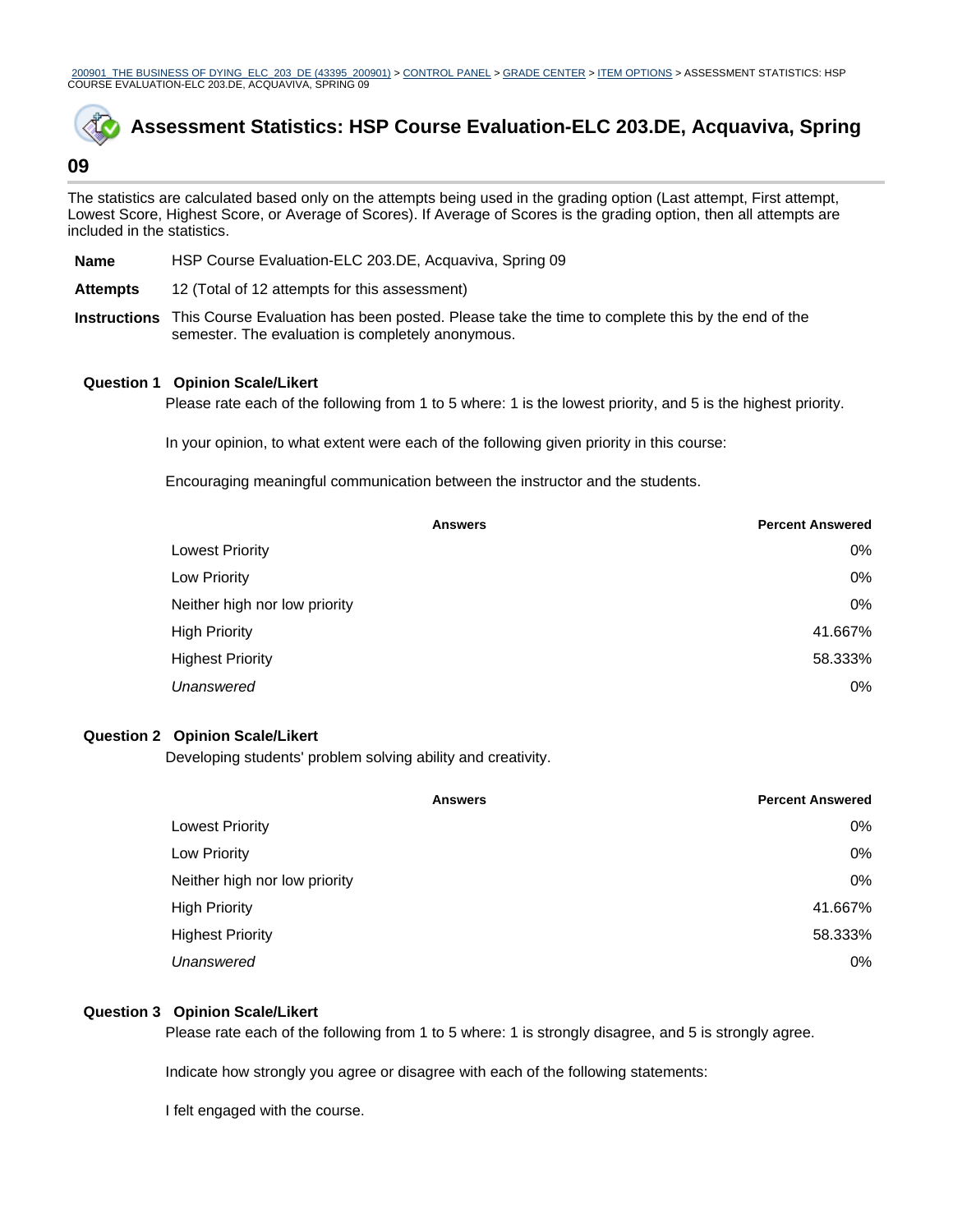| <b>Answers</b>             | <b>Percent Answered</b> |
|----------------------------|-------------------------|
| <b>Strongly Disagree</b>   | 0%                      |
| Disagree                   | 0%                      |
| Neither Agree nor Disagree | 0%                      |
| Agree                      | 25%                     |
| <b>Strongly Agree</b>      | 75%                     |
| Not Applicable             | 0%                      |
| Unanswered                 | 0%                      |

# **Question 4 Opinion Scale/Likert**

I found the assignments to be relevant and challenging.

|                            | <b>Percent Answered</b><br><b>Answers</b> |
|----------------------------|-------------------------------------------|
| <b>Strongly Disagree</b>   | $0\%$                                     |
| <b>Disagree</b>            | $0\%$                                     |
| Neither Agree nor Disagree | $0\%$                                     |
| Agree                      | 16.667%                                   |
| <b>Strongly Agree</b>      | 83.333%                                   |
| Not Applicable             | $0\%$                                     |
| Unanswered                 | $0\%$                                     |

# **Question 5 Opinion Scale/Likert**

I am motivated to explore more about the subject of this course.

| <b>Answers</b>             | <b>Percent Answered</b> |
|----------------------------|-------------------------|
| <b>Strongly Disagree</b>   | $0\%$                   |
| <b>Disagree</b>            | 0%                      |
| Neither Agree nor Disagree | $0\%$                   |
| Agree                      | 25%                     |
| <b>Strongly Agree</b>      | 75%                     |
| Not Applicable             | 0%                      |
| Unanswered                 | $0\%$                   |

# **Question 6 Opinion Scale/Likert**

I felt that the time and work I invested in this class was worthwhile.

| <b>Answers</b>             | <b>Percent Answered</b> |
|----------------------------|-------------------------|
| <b>Strongly Disagree</b>   | 0%                      |
| <b>Disagree</b>            | 0%                      |
| Neither Agree nor Disagree | 8.333%                  |
| Agree                      | 16.667%                 |
| <b>Strongly Agree</b>      | 75%                     |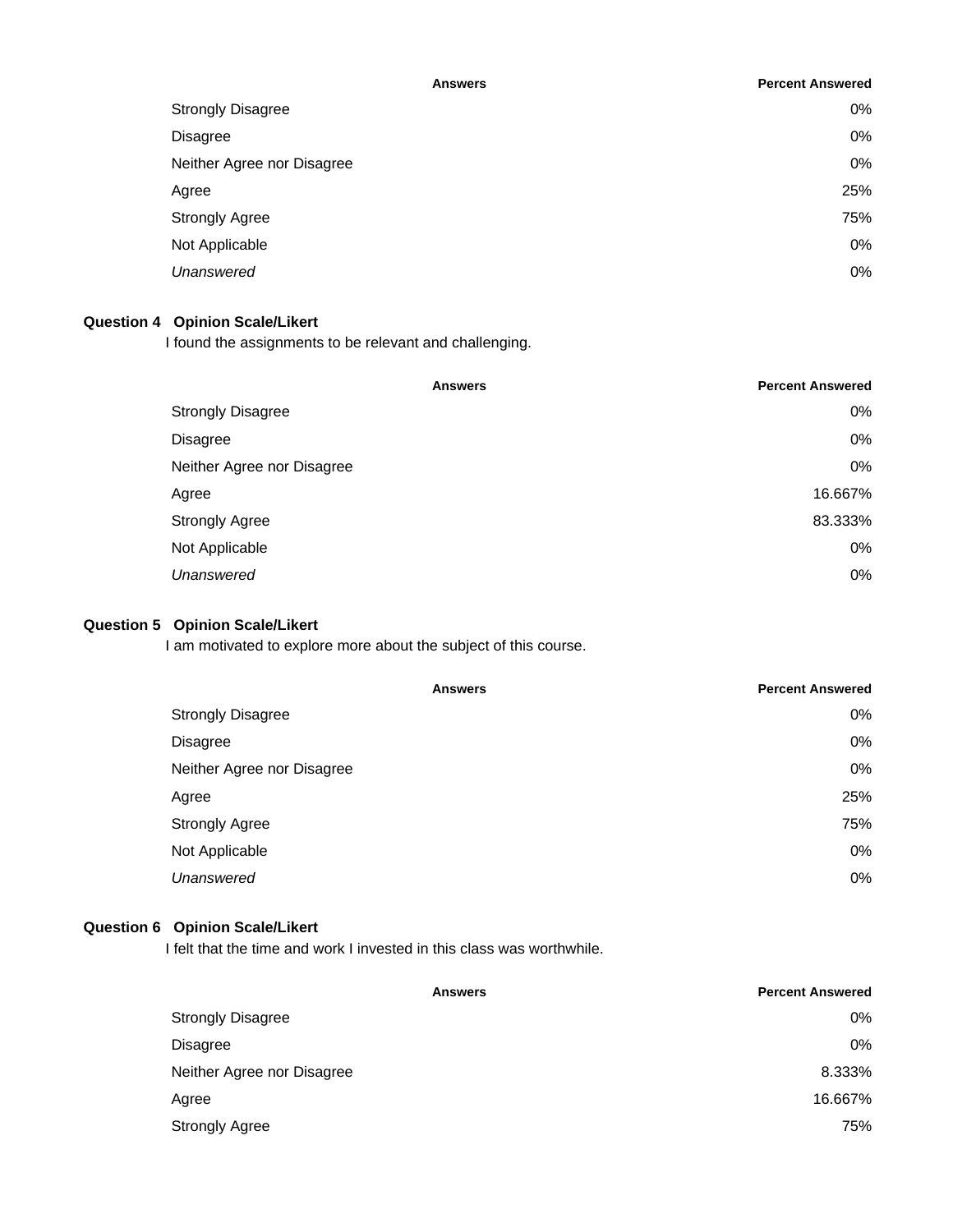| Not Applicable | 0% |
|----------------|----|
| Unanswered     | 0% |

#### **Question 7 Opinion Scale/Likert**

I received comments on assignments and examinations for this course in a timely manner.

|                            | <b>Answers</b> | <b>Percent Answered</b> |
|----------------------------|----------------|-------------------------|
| <b>Strongly Disagree</b>   |                | 0%                      |
| Disagree                   |                | 0%                      |
| Neither Agree nor Disagree |                | 0%                      |
| Agree                      |                | 25%                     |
| <b>Strongly Agree</b>      |                | 75%                     |
| Not Applicable             |                | 0%                      |
| Unanswered                 |                | 0%                      |

### **Question 8 Opinion Scale/Likert**

The course instructor gave useful feedback throughout the course.

|                            | <b>Answers</b> | <b>Percent Answered</b> |
|----------------------------|----------------|-------------------------|
| <b>Strongly Disagree</b>   |                | $0\%$                   |
| <b>Disagree</b>            |                | 0%                      |
| Neither Agree nor Disagree |                | 8.333%                  |
| Agree                      |                | 8.333%                  |
| <b>Strongly Agree</b>      |                | 83.333%                 |
| Not Applicable             |                | 0%                      |
| Unanswered                 |                | $0\%$                   |
|                            |                |                         |

# **Question 9 Opinion Scale/Likert**

I felt comfortable contacting the instructor to have questions answered.

|                            | <b>Answers</b> | <b>Percent Answered</b> |
|----------------------------|----------------|-------------------------|
| <b>Strongly Disagree</b>   |                | $0\%$                   |
| <b>Disagree</b>            |                | 0%                      |
| Neither Agree nor Disagree |                | 0%                      |
| Agree                      |                | 8.333%                  |
| <b>Strongly Agree</b>      |                | 91.667%                 |
| Not Applicable             |                | 0%                      |
| Unanswered                 |                | $0\%$                   |
|                            |                |                         |

# **Question 10 Opinion Scale/Likert**

The instructor encouraged discussions, questions, and the expression of ideas.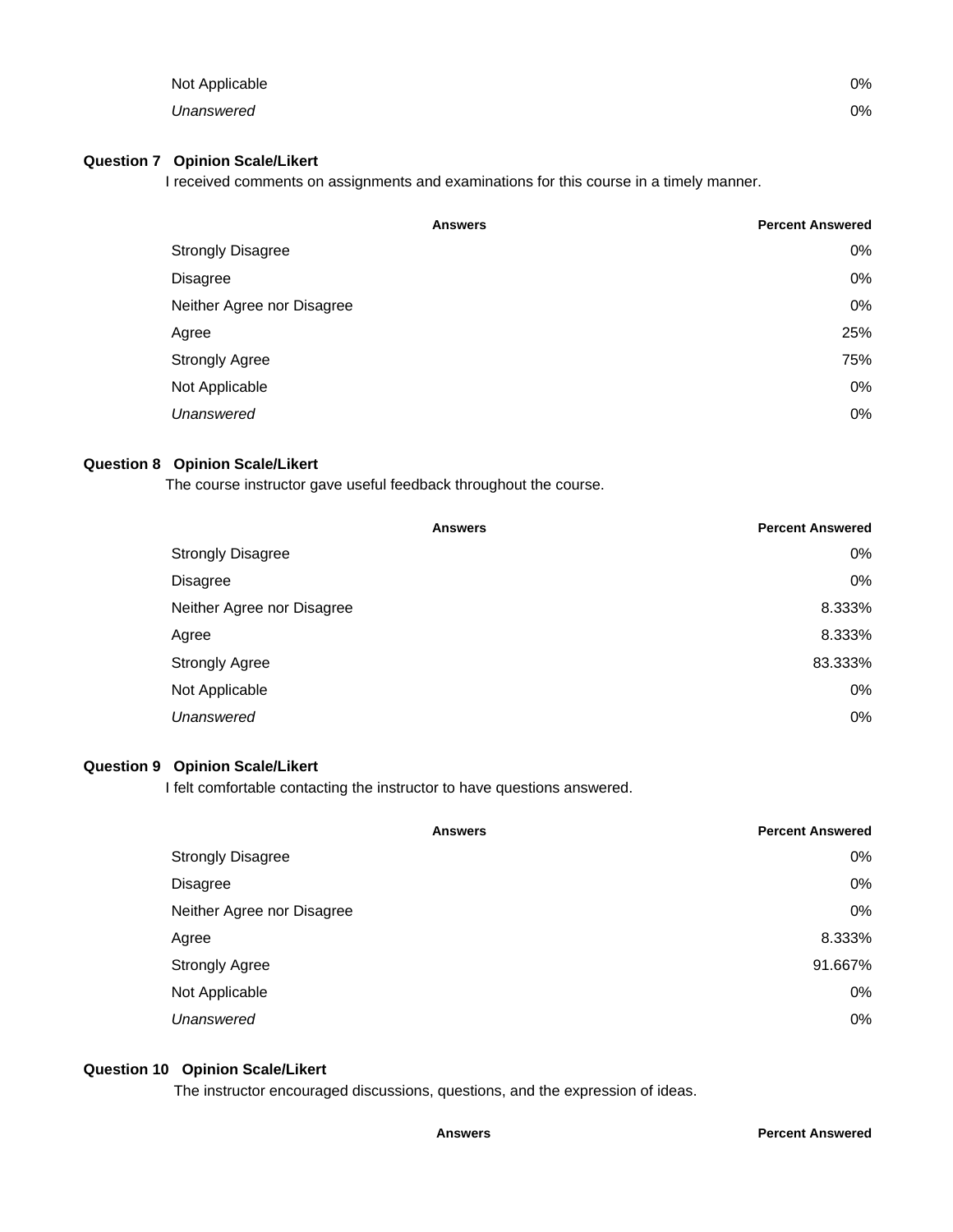| <b>Strongly Disagree</b>   | 0%   |
|----------------------------|------|
| <b>Disagree</b>            | 0%   |
| Neither Agree nor Disagree | 0%   |
| Agree                      | 0%   |
| <b>Strongly Agree</b>      | 100% |
| Not Applicable             | 0%   |
| Unanswered                 | 0%   |
|                            |      |

# **Question 11 Opinion Scale/Likert**

The instructor was able to convey complex ideas.

| <b>Answers</b>             | <b>Percent Answered</b> |
|----------------------------|-------------------------|
| <b>Strongly Disagree</b>   | $0\%$                   |
| <b>Disagree</b>            | $0\%$                   |
| Neither Agree nor Disagree | $0\%$                   |
| Agree                      | 8.333%                  |
| <b>Strongly Agree</b>      | 91.667%                 |
| Not Applicable             | $0\%$                   |
| Unanswered                 | $0\%$                   |
|                            |                         |

# **Question 12 Opinion Scale/Likert**

The course materials were relevant.

|                            | <b>Answers</b> | <b>Percent Answered</b> |
|----------------------------|----------------|-------------------------|
| <b>Strongly Disagree</b>   |                | $0\%$                   |
| Disagree                   |                | $0\%$                   |
| Neither Agree nor Disagree |                | $0\%$                   |
| Agree                      |                | 8.333%                  |
| <b>Strongly Agree</b>      |                | 91.667%                 |
| Not Applicable             |                | $0\%$                   |
| Unanswered                 |                | $0\%$                   |

# **Question 13 Opinion Scale/Likert**

The course materials were interesting.

|                            | <b>Answers</b> | <b>Percent Answered</b> |
|----------------------------|----------------|-------------------------|
| <b>Strongly Disagree</b>   |                | $0\%$                   |
| Disagree                   |                | $0\%$                   |
| Neither Agree nor Disagree |                | 8.333%                  |
| Agree                      |                | 16.667%                 |
| <b>Strongly Agree</b>      |                | 75%                     |
| Not Applicable             |                | $0\%$                   |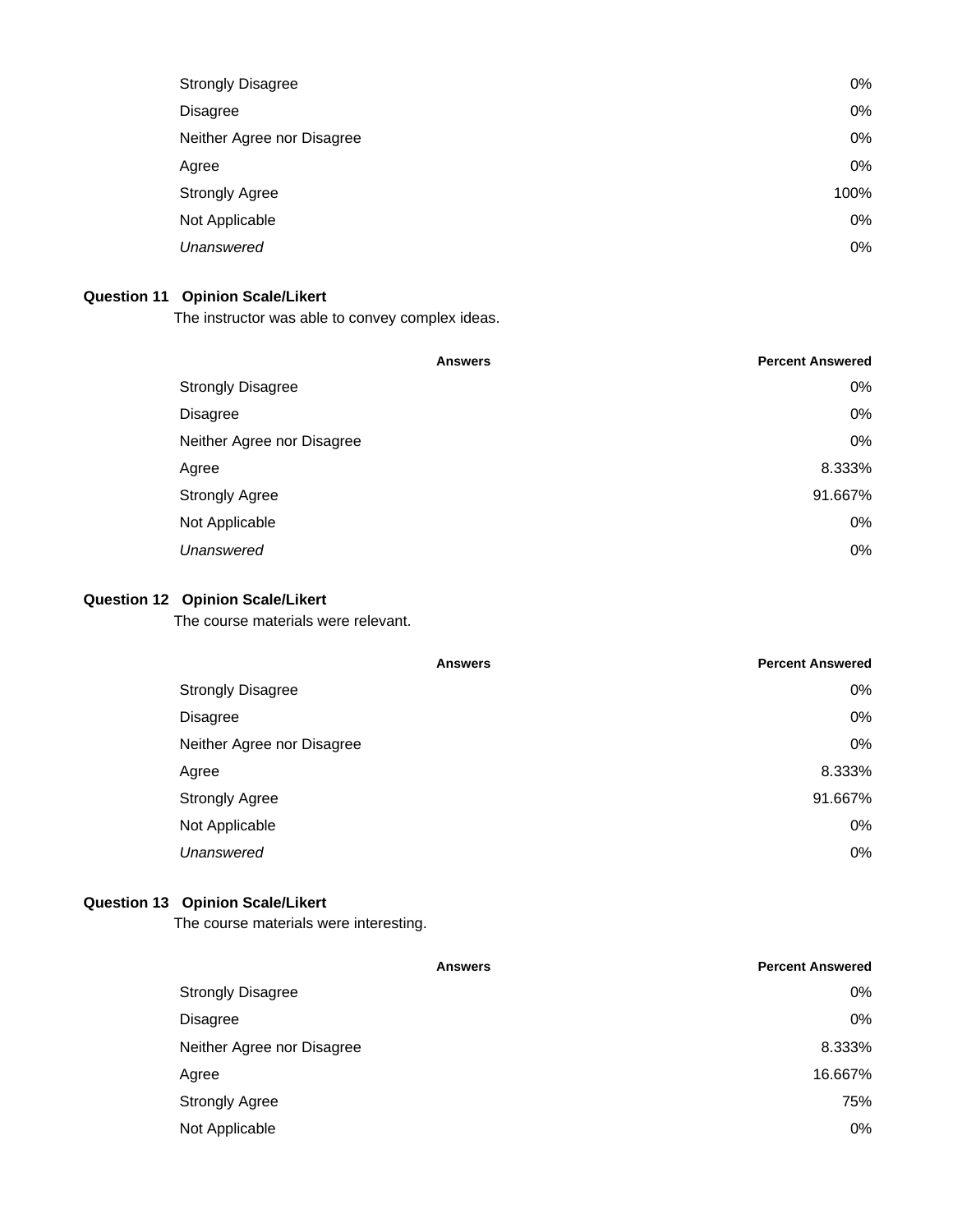### **Question 14 Opinion Scale/Likert**

I felt challenged by the course.

|                            | <b>Answers</b> | <b>Percent Answered</b> |
|----------------------------|----------------|-------------------------|
| <b>Strongly Disagree</b>   |                | 0%                      |
| <b>Disagree</b>            |                | 0%                      |
| Neither Agree nor Disagree |                | 0%                      |
| Agree                      |                | 8.333%                  |
| <b>Strongly Agree</b>      |                | 91.667%                 |
| Not Applicable             |                | 0%                      |
| Unanswered                 |                | 0%                      |

### **Question 15 Opinion Scale/Likert**

"Lectures" were well organized.

|                            | <b>Answers</b> | <b>Percent Answered</b> |
|----------------------------|----------------|-------------------------|
| <b>Strongly Disagree</b>   |                | $0\%$                   |
| Disagree                   |                | $0\%$                   |
| Neither Agree nor Disagree |                | $0\%$                   |
| Agree                      |                | 16.667%                 |
| <b>Strongly Agree</b>      |                | 75%                     |
| Not Applicable             |                | 8.333%                  |
| Unanswered                 |                | $0\%$                   |
|                            |                |                         |

## **Question 16 Opinion Scale/Likert**

The expectations for this course were made clear.

| <b>Answers</b>             | <b>Percent Answered</b> |
|----------------------------|-------------------------|
| <b>Strongly Disagree</b>   | $0\%$                   |
| <b>Disagree</b>            | 0%                      |
| Neither Agree nor Disagree | 0%                      |
| Agree                      | 25%                     |
| <b>Strongly Agree</b>      | 75%                     |
| Not Applicable             | $0\%$                   |
| Unanswered                 | $0\%$                   |

## **Question 17 Opinion Scale/Likert**

I feel that I have been evaluated fairly.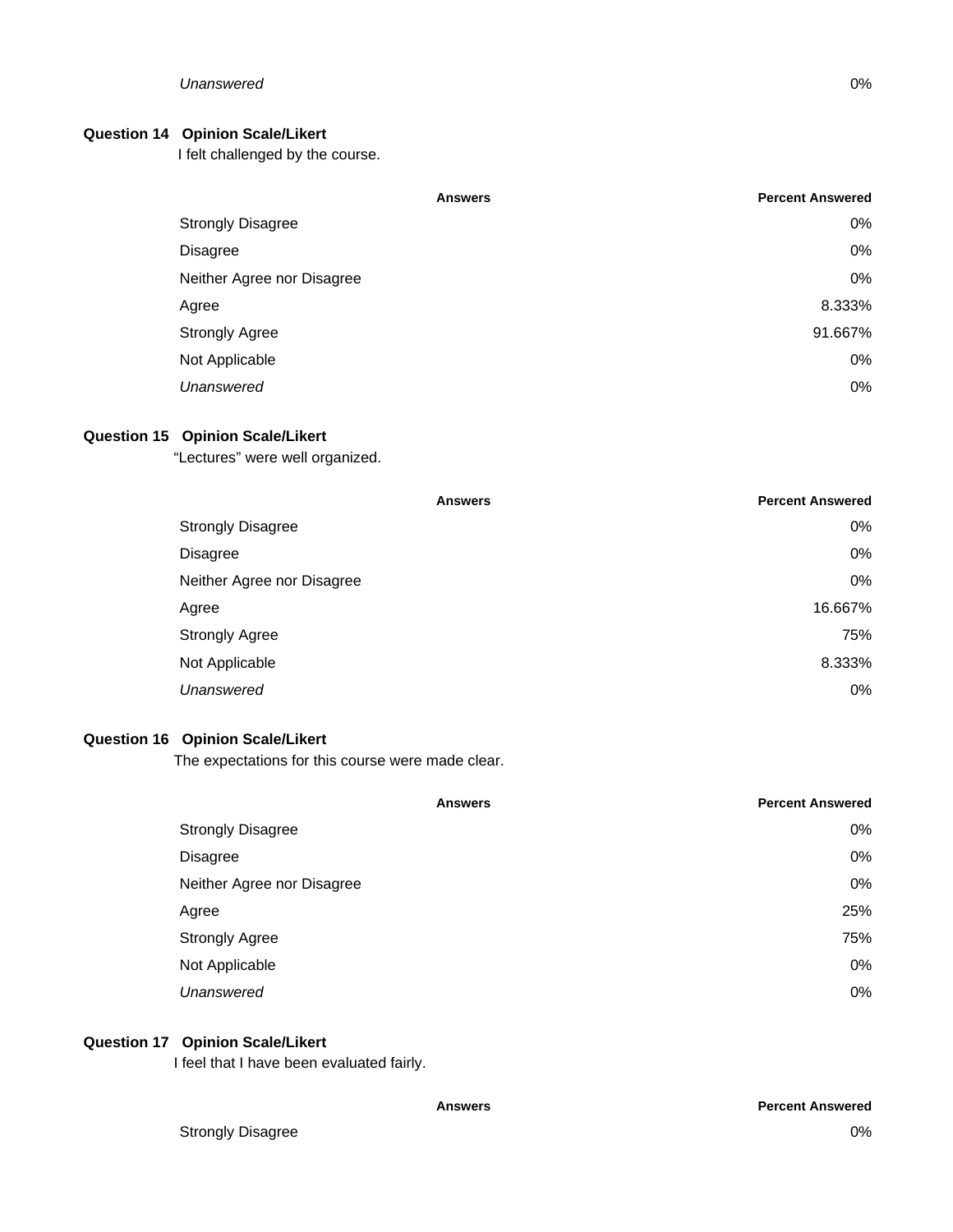| <b>Disagree</b>            | 0%  |
|----------------------------|-----|
| Neither Agree nor Disagree | 0%  |
| Agree                      | 25% |
| <b>Strongly Agree</b>      | 75% |
| Not Applicable             | 0%  |
| Unanswered                 | 0%  |

# **Question 18 Opinion Scale/Likert**

I can explain and apply the key concepts of this course.

|                            | <b>Answers</b> | <b>Percent Answered</b> |
|----------------------------|----------------|-------------------------|
| <b>Strongly Disagree</b>   |                | $0\%$                   |
| Disagree                   |                | 0%                      |
| Neither Agree nor Disagree |                | 0%                      |
| Agree                      |                | 8.333%                  |
| <b>Strongly Agree</b>      |                | 91.667%                 |
| Not Applicable             |                | 0%                      |
| Unanswered                 |                | 0%                      |
|                            |                |                         |

# **Question 19 Opinion Scale/Likert**

This course fulfilled professional or personal expectations.

| <b>Percent Answered</b><br><b>Answers</b> |
|-------------------------------------------|
| $0\%$                                     |
| 0%                                        |
| 0%                                        |
| 16.667%                                   |
| 83.333%                                   |
| 0%                                        |
| 0%                                        |
|                                           |

## **Question 20 Opinion Scale/Likert**

The level of the course material was just about right.

| <b>Percent Answered</b> |
|-------------------------|
| 0%                      |
| 8.333%                  |
| 0%                      |
| 8.333%                  |
| 83.333%                 |
| 0%                      |
| 0%                      |
|                         |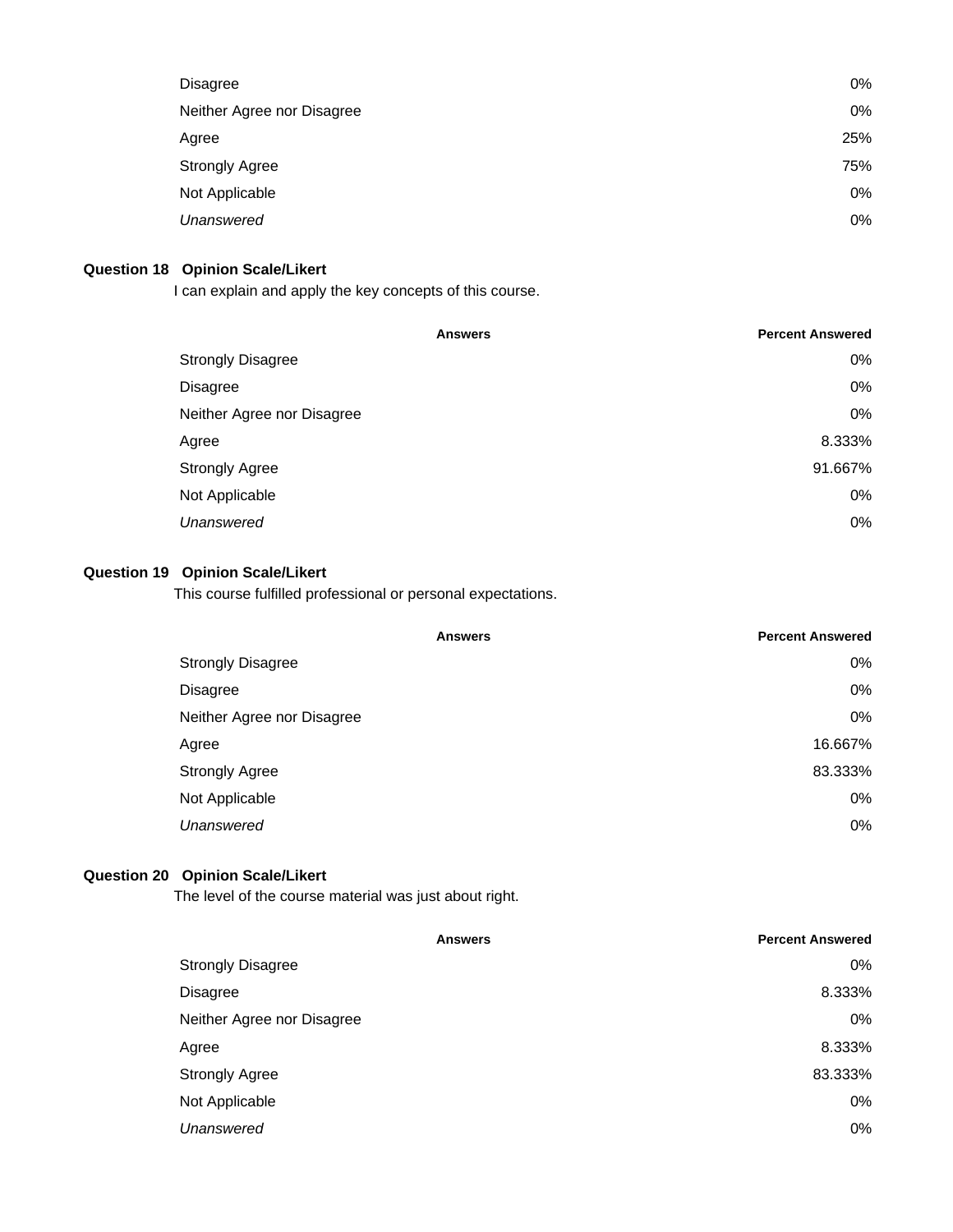#### **Question 21 Opinion Scale/Likert**

The pace of this course was just about right.

|                            | <b>Answers</b> | <b>Percent Answered</b> |
|----------------------------|----------------|-------------------------|
| <b>Strongly Disagree</b>   |                | 0%                      |
| Disagree                   |                | 0%                      |
| Neither Agree nor Disagree |                | 8.333%                  |
| Agree                      |                | 16.667%                 |
| <b>Strongly Agree</b>      |                | 75%                     |
| Not Applicable             |                | 0%                      |
| Unanswered                 |                | 0%                      |

# **Question 22 Short Answer**

Since the beginning of this semester, on average how many hours per week have you spent for this course (Include time spent listening to lectures, preparing for examinations, conducting research, completing assignments, reading related to the subject matter, discussing the subject matter with the instructor and other students, etc. Do not include time spent commuting to and from class). Write your response in the space provided:

Hours per week for this course alone:

**Unanswered Responses** 0 **Given Answers** Probably 6 to 9 20 12-14 10-14 hours 15 8 8 15-20/hrs 8 to 12 5 aprox. 15 hours 6-8

#### **Question 23 Short Answer**

Hours per week for all of your courses combined:

**Unanswered Responses**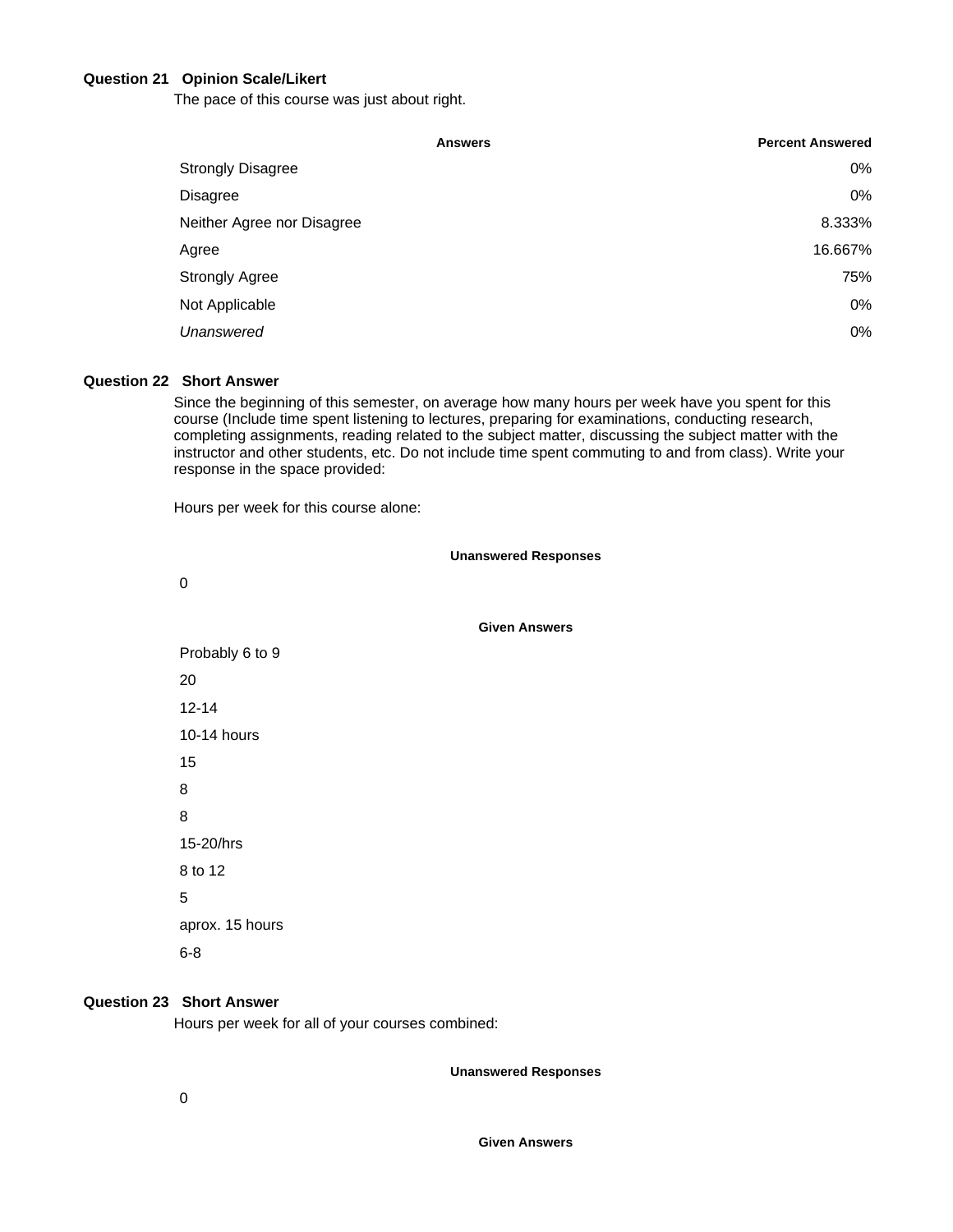| 10-14 hours                              |
|------------------------------------------|
| $30+/hrs$                                |
| 10                                       |
| 18-20                                    |
| just taking one course                   |
| 18                                       |
| ?                                        |
| aprox. 15 hours; this was my only course |
| 25                                       |
| 40                                       |
| 14                                       |
| 16                                       |

# **Question 24 Short Answer**

Number of semester (credit) hours taken this semester?

|                | <b>Unanswered Responses</b> |
|----------------|-----------------------------|
| 0              |                             |
|                | <b>Given Answers</b>        |
| 6              |                             |
| $\,6$          |                             |
| 3 hours        |                             |
| 6              |                             |
| 8              |                             |
| 6              |                             |
| $\,6$          |                             |
| 3 credit hours |                             |
| 6              |                             |
| 3              |                             |
| 6              |                             |
| 9              |                             |

# **Question 25 Essay Comments:**

Please include the most positive and negative aspects of this course, suggested changes for future students and explanation of any of the evaluations from above.

**Unanswered Responses**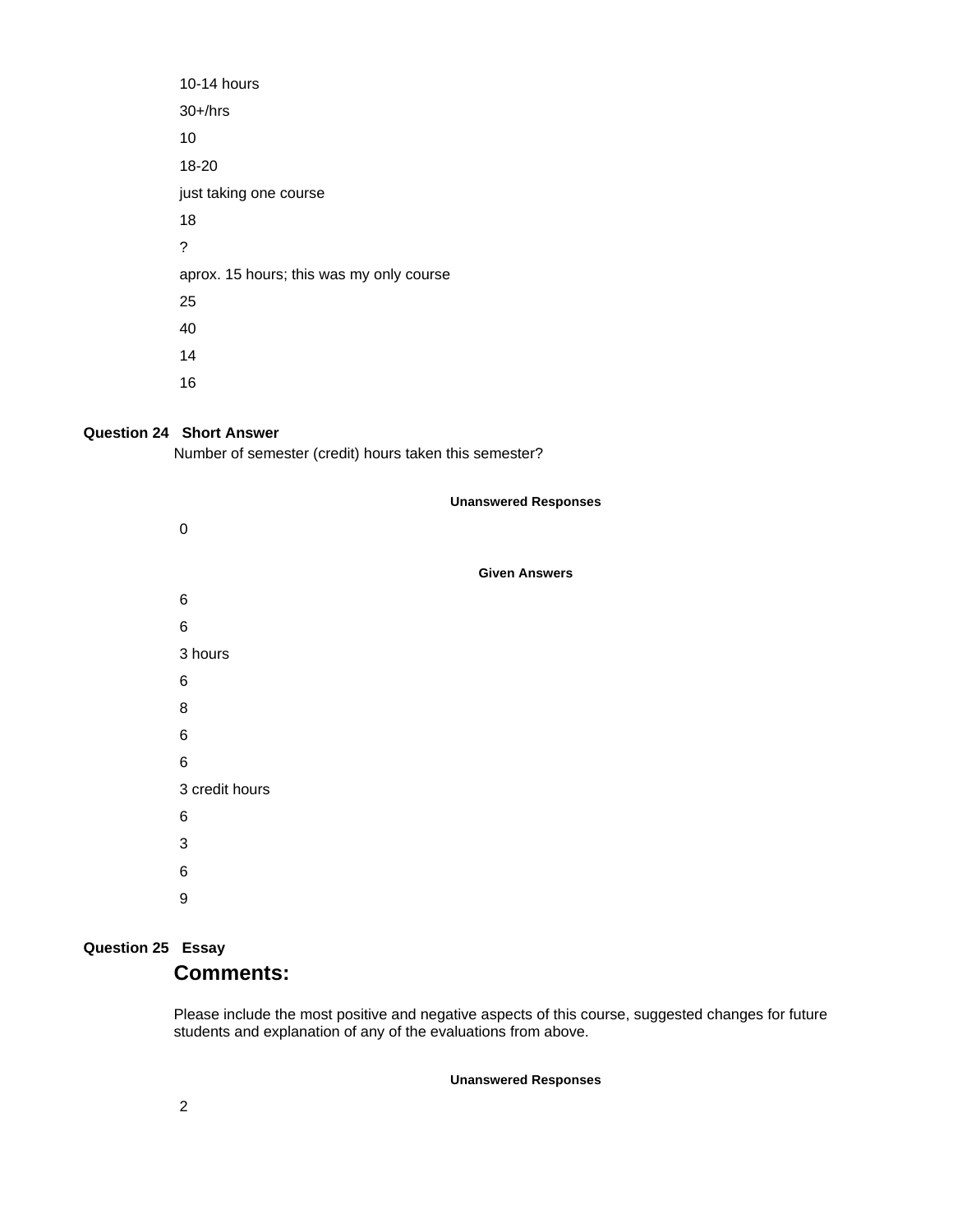#### **Given Answers**

I GREATLY appreciate being given the weekly assignments and projects at the beginning of the semester. It allows for flexibility and working ahead when out of town, etc. The final course assignment is quite hefty and has become quite a stressor as it is a bit overwhelming. This is an amazing course.... where else can one learn these importance aspects of EOL care?

#### Great job Professor Acquaviva!

This was an excellent course! I learned so much and enjoyed the interaction with my fellow students. The assignments were challenging and very interesting. The course was very organized and we received timely feedback from our instructor. I enjoyed the video updates to support the written material.

The only negative aspect is that I have heard that the course will no longer be offered. I truly wish this course as well as many other end-of-life courses could continue. This education is *so needed* in this country! Many thanks to Dr. Kim who did a fantastic job!

#### Blessings, Erin Bowers

This was by far the most interesting course I have *ever* taken. It was a lot of work but was worth every minute. The assignments were relevant and interesting and the discussions were very interesting and kept me engaged.

Of all the courses I have taken towards EOL, this material had the most practical application in the work setting, and although the assignments were time consuming and required taking personal time from work to complete (yuck) I really learned a lot this semester. I really enjoyed the video lectures, it made me feel more connected, I would have liked to have seen more.

I felt that there should be a limit to how many posts a classmate responds to. In this this class there were usually over 200 posts per week. One week there were over 260 posts. Over all this was a great learning experience. I felt that Dr. Acquaviva was inspirational and supportive. I liked her videos.

Due to the number of students and the high involvement in discussions, the amount of discussion threads was overwhelming at times. Even though, there was not an expectation of the instructor to read each post, I felt personally obligated to do so. This made it difficult at times. However, this is a small negative comment compared to the overall positive effect this class had on my education. I am glad to have had this opportunity!

I almost dropped this course when I saw the assignments. However, the load was spread out in a fashion to make it acceptable. Support and dialogue from the instructor was encouraging. This was an educational, enjoyable course that I would highly recommend.

This was one of the best on-line courses I have ever taken. The instructor provided excellent feedback and made use of all methods of communication. I particularly liked the video messages. I also appreciated dropping the lowest 2 discussion grades. It helped at the beginning when learning expectations of class participation.

When I first saw looked at this class, it was very daunting, especially since the workload was comparable all of the work from both the classes I had last term including the discussions portion and pagination wise on assignments. I ended up having to drop the other class I was taking this term as a result.

I think that workload illustrated, that this work can be difficult and at time overwhelming and will not always fit neatly in a schedule, so there were lessons I learned about planning and not making presumptions. For example in previous classes, with such a large group we were broken into sub groups and had only were responsible for our subgroups postings and only required to post , reply to comments about our post and post to one or two others in a meaningful way that was defined. I struggled with it being the whole group, but the thing about that was that I tried to at least read all the initial posts even if I could not reply to them or being a late poster, often others asked what I would have and the question I thought of had usually mostly been addressed. But I learned from those posts too, and if we had been in subgroups with all the other work, my other school, and job, I would probably not have read looked at most of them. So I can see how this approach was the most beneficial.

I would have liked feedback about discussion grades, there were times when I could not determine what criteria were being used for grading and one time where we were told after the fact, what the criteria was and it being the first discussion, not knowing that it would be done by number of posts caused some to receive lower grades. Other courses intro discussion was often done by posting, reading other students posts and reading teacher's comments and all comments to your post. This was not the case in the class and I would have liked to have known before hand that this one time it was going to be graded by the number of comments made.